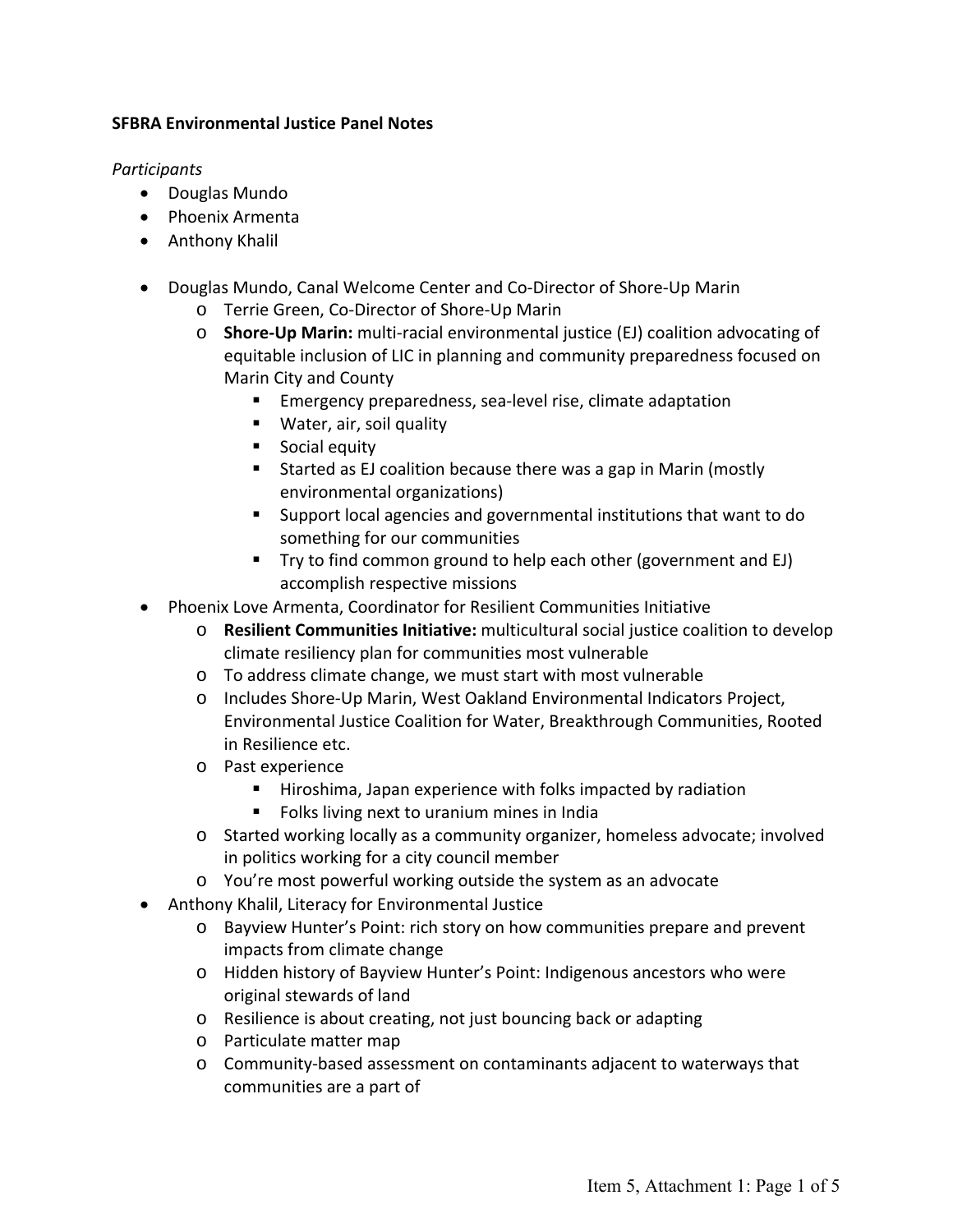- o Era of ecological restoration and climate preparedness
- o How to measure success
	- Workforce development
	- **Environmental stewardship**
	- **Ecological literacy**
- **Example: The Eco‐Center at Heron's Head Park** 
	- o Legacy persists today
	- o There is no longer power plant here and and thriving wetland
	- o Greenest building in all of SF
	- o Traditional ecological knowledge
	- o Make resilience relevant
- Yosemite Slough largest wetland restoration program known currently in SF
- Future stewards and advocates
- We are faced with the largest redevelopment ever in the City. Opportunities for workforce development and other community benefits
- Strategic Growth Council Urban Greening Grant: economic development doesn't always translate to benefits for EJ communities
- **Question: What does a strong EJ community component look like in a Measure AA grant?** 
	- o Douglas
		- Authentic community engagement process does not always happen
		- **Planning to succeed, not failing to plan. Failing to include EJ communities** is failure
		- Resilient by Design efforts had too short a time to adequately engage diverse communities
		- Marin Audubon Society project: local projects with more time support deeper community engagement
		- Need to shift paradigm, be consistent and persistent to engage communities to establish a foundation of partnership, trust, and empowerment
		- Empowerment means capacity-building for underserved communities; those that haven't been in planning processes. Offer tools that they need to help transform communities where we live, work, and play
		- Business as usual needs to change towards a transformative process
	- o Phoenix
		- California Adaptation Forum experience where RCI folks were only EJ representatives raised their hands as equity as part of their job
		- WE ALL operate in inequitable paradigms all the time
		- How many black folks are represented on the SFBRA Advisory Committee? None. This was brought up last year but has not been rectified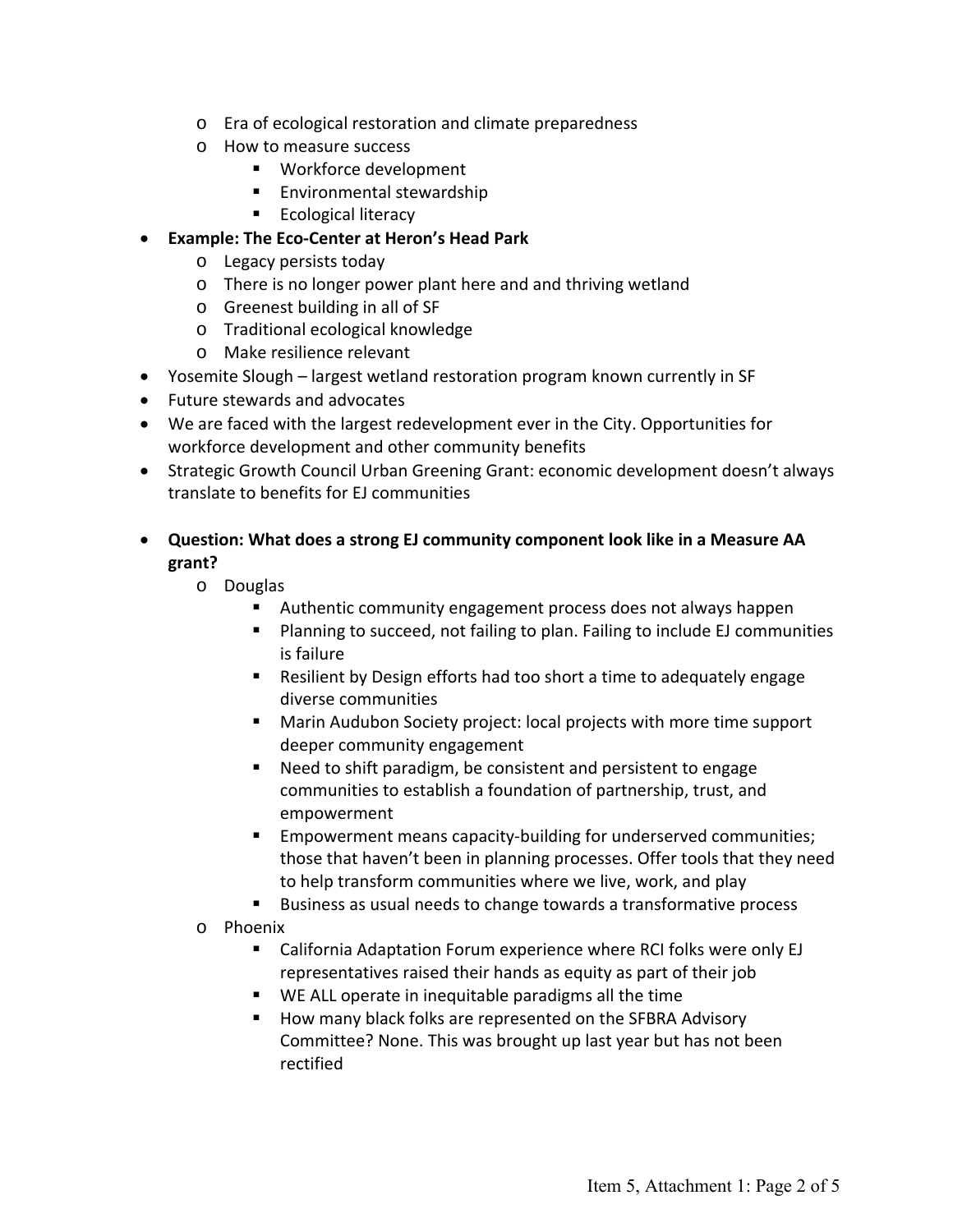- We all need to adopt an equity framework and everyone in power to adopt
- Is meeting accessible to folks with disabilities? Are materials being translated?
- RCI Equity Checklist is an important first step
- Do you have power to change that disparity and inequities that exist within projects?
- **EXTERG** Approach needs to go deeply into the communities that are most impacted
- o Anthony
	- Bay Area Air Quality Management District has made progress and a step forward for programming and projects that seek to take lead from and are informed by local constituents
	- **Matter of life and premature death**
	- CalEnviroScreen 3.0 shows our communities are communities at risk
	- How do you measure awareness? How do you measure resilience?
	- $\blacksquare$  Inequitable life expectancy ecological restoration is a form of reparations
	- Ability to invest in communities of color is a form of reparations of environmental burdens we've had to bear
	- Lens of funded projects: has to be through allocating capacity. **How do we build capacity?**
		- Power and jurisdiction over land use and sites: mandate local decision‐makers and agencies and local institutions pursue funding through SFBRA. By the time that certain agencies get with it and the value of restoring habitats, the Board can create a lot more efforts to influence agencies to pursue those funding opportunities
		- Agencies think they need to engage community-based organizations and small non‐profits because there is an impetus in a transactional way, but need to value habitat restoration and need encouragement to do so.
		- Only way meetings are accessible is if the meetings come to communities in their own neighborhoods. With Resilient by Design, there was disconnect, but there was exchange in a safe, trusted space
		- Allocation of funds: larger institutions can get out capital projects quicker. Mechanisms can be backed into proposal process that funding is not dependent on certain activities, but build on trust that most impacted communities get to determine the projects that get funded
		- This body can convene stakeholders and diverse coalitions: when a well-respected body weaves the right community folks together it builds trust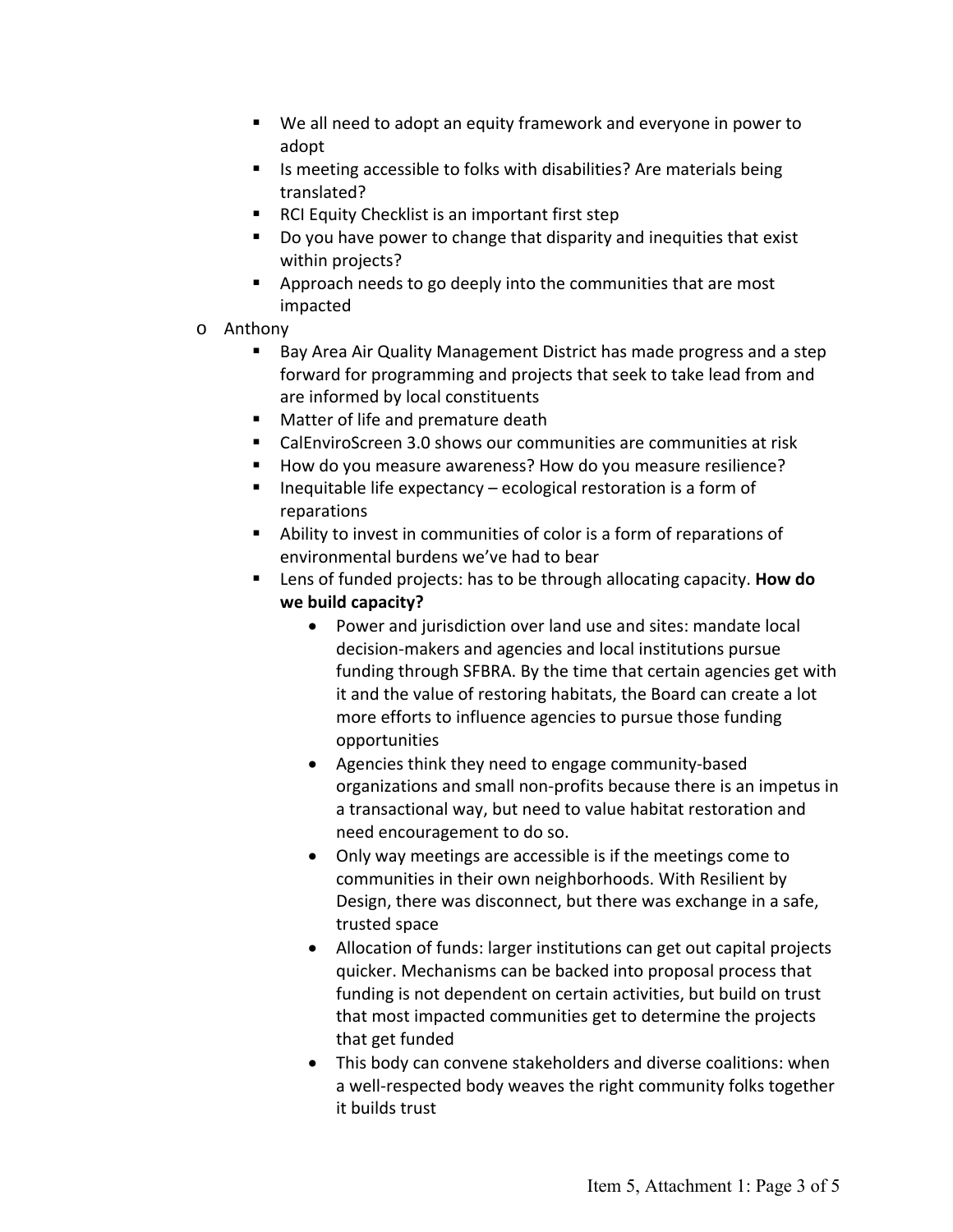- Transparency, equity, and inclusion can be achieved through mechanisms like a "stakeholder matchmaker"
- o Phoenix
	- Communications is rarely invested in and how you communicate to people in terms of framing message, the way things look, and the distribution channels you get the message out
	- **Application looked very grueling. Need for applicant to visualize and** aspects of project very early on
	- RCI coordinates various organizations and supports organizations to write grants. Phoenix is fundraising to just apply for grants
	- We are asked all the time to review papers and free EJ consultation
	- Technical assistance is needed, too
- o Douglas
	- Ownership, power, authority has been mentioned
	- **Partnership with key stakeholders**
	- Any project we are interested in implemented needs cultivation of buy-in of community. The community won't endorse an initiative if they don't see themselves as key stakeholders.
	- Require community endorsement to ensure community buy-in happens and ensure you are reaching out to real community leaders
	- **Douglas has been working in community for 17 years but has not heard** of over 100 groups that have identified they want to do something for his community
	- **EXECOMMUNITY COMMUNITY** Communities are under stress and people are worried about housing and other survival issues, so it is challenging to make restoration projects relevant to them.
	- **E** Communities will ask, "How is a project going to impact my life and my community?"
	- A restoration project that involves beautification could have unintended consequences that might accelerate gentrification and displacement
	- Building partnerships with the right organizations is key recommendation
- Questions/Comments
	- o Need to diversify workforce of agencies so that agencies are not always asking for outside expertise. Thoughts?
		- **Project labor agreements requirement: the unions need to be first at the** door during grants
		- What does PLA really mean? Does it mean resources for engaging community in the process?
		- Douglas fully in support to bring diversity in the projects. Opportunities for employment and getting engaged and ownership and feel like they were able to co-create a restoration project and benefit the community for sea level rise etc.